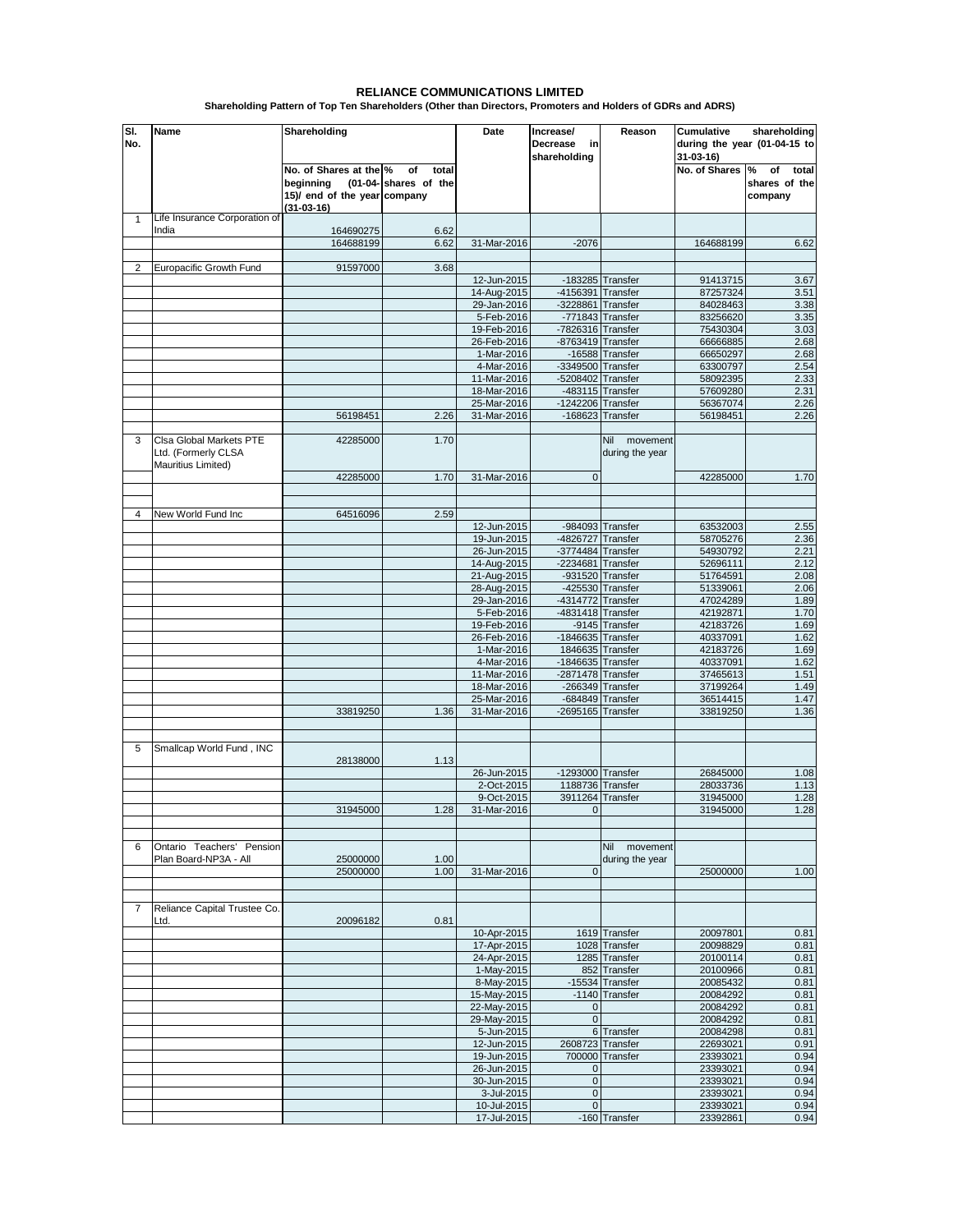| SI. | Name                            | Shareholding                 |                       | Date        | Increase/             | Reason               | Cumulative    | shareholding                 |
|-----|---------------------------------|------------------------------|-----------------------|-------------|-----------------------|----------------------|---------------|------------------------------|
| No. |                                 |                              |                       |             | Decrease<br>in        |                      |               | during the year (01-04-15 to |
|     |                                 |                              |                       |             | shareholding          |                      | 31-03-16)     |                              |
|     |                                 | No. of Shares at the %       | of<br>total           |             |                       |                      | No. of Shares | of<br>total<br>%             |
|     |                                 | beginning                    | (01-04- shares of the |             |                       |                      |               | shares of the                |
|     |                                 | 15)/ end of the year company |                       |             |                       |                      |               |                              |
|     |                                 |                              |                       |             |                       |                      |               | company                      |
|     |                                 | $(31 - 03 - 16)$             |                       | 24-Jul-2015 |                       | -5 Transfer          | 23392856      | 0.94                         |
|     |                                 |                              |                       | 31-Jul-2015 | $\Omega$              |                      | 23392856      | 0.94                         |
|     |                                 |                              |                       | 7-Aug-2015  | 29                    | Transfer             | 23392885      | 0.94                         |
|     |                                 |                              |                       | 14-Aug-2015 | 141                   | Transfer             | 23393026      | 0.94                         |
|     |                                 |                              |                       | 21-Aug-2015 | 0                     |                      | 23393026      | 0.94                         |
|     |                                 |                              |                       | 28-Aug-2015 | $\mathbf 0$           |                      | 23393026      | 0.94                         |
|     |                                 |                              |                       | 4-Sep-2015  | $\mathbf{0}$          |                      | 23393026      | 0.94                         |
|     |                                 |                              |                       | 11-Sep-2015 |                       | 134 Transfer         | 23393160      | 0.94                         |
|     |                                 |                              |                       | 18-Sep-2015 | 0                     |                      | 23393160      | 0.94                         |
|     |                                 |                              |                       | 23-Sep-2015 | $\mathbf 0$           |                      | 23393160      | 0.94                         |
|     |                                 |                              |                       |             | $-197$                |                      | 23392963      | 0.94                         |
|     |                                 |                              |                       | 25-Sep-2015 |                       | Transfer<br>Transfer |               | 0.94                         |
|     |                                 |                              |                       | 30-Sep-2015 | $-205$<br>$\mathbf 0$ |                      | 23392758      | 0.94                         |
|     |                                 |                              |                       | 2-Oct-2015  |                       |                      | 23392758      |                              |
|     |                                 |                              |                       | 9-Oct-2015  | 0 <br>$\overline{0}$  |                      | 23392758      | 0.94<br>0.94                 |
|     |                                 |                              |                       | 16-Oct-2015 |                       |                      | 23392758      |                              |
|     |                                 |                              |                       | 23-Oct-2015 |                       | 19 Transfer          | 23392777      | 0.94                         |
|     |                                 |                              |                       | 30-Oct-2015 | $\mathbf{0}$          |                      | 23392777      | 0.94                         |
|     |                                 |                              |                       | 6-Nov-2015  |                       | -1928 Transfer       | 23390849      | 0.94                         |
|     |                                 |                              |                       | 13-Nov-2015 |                       | 1977 Transfer        | 23392826      | 0.94                         |
|     |                                 |                              |                       | 20-Nov-2015 | $\overline{0}$        |                      | 23392826      | 0.94                         |
|     |                                 |                              |                       | 27-Nov-2015 | $\pmb{0}$             |                      | 23392826      | 0.94                         |
|     |                                 |                              |                       | 4-Dec-2015  | $\pmb{0}$             |                      | 23392826      | 0.94                         |
|     |                                 |                              |                       | 11-Dec-2015 | $\overline{0}$        |                      | 23392826      | 0.94                         |
|     |                                 |                              |                       | 18-Dec-2015 | $\mathbf{0}$          |                      | 23392826      | 0.94                         |
|     |                                 |                              |                       | 25-Dec-2015 | $\pmb{0}$             |                      | 23392826      | 0.94                         |
|     |                                 |                              |                       | 31-Dec-2015 | $-181$                | Transfer             | 23392645      | 0.94                         |
|     |                                 |                              |                       | 1-Jan-2016  | $\mathbf{0}$          |                      | 23392645      | 0.94                         |
|     |                                 |                              |                       | 8-Jan-2016  | $\mathbf 0$           |                      | 23392645      | 0.94                         |
|     |                                 |                              |                       | 15-Jan-2016 | 47                    | Transfer             | 23392692      | 0.94                         |
|     |                                 |                              |                       | 22-Jan-2016 | $\mathbf 0$           |                      | 23392692      | 0.94                         |
|     |                                 |                              |                       | 29-Jan-2016 | $\mathbf 0$           |                      | 23392692      | 0.94                         |
|     |                                 |                              |                       | 5-Feb-2016  | $\mathbf{0}$          |                      | 23392692      | 0.94                         |
|     |                                 |                              |                       | 12-Feb-2016 | $\overline{0}$        |                      | 23392692      | 0.94                         |
|     |                                 |                              |                       | 19-Feb-2016 |                       | 445 Transfer         | 23393137      | 0.94                         |
|     |                                 |                              |                       | 26-Feb-2016 | $\mathbf 0$           |                      | 23393137      | 0.94                         |
|     |                                 |                              |                       | 4-Mar-2016  |                       | -1538 Transfer       | 23391599      | 0.94                         |
|     |                                 |                              |                       | 11-Mar-2016 | 0                     |                      | 23391599      | 0.94                         |
|     |                                 |                              |                       | 18-Mar-2016 | $\mathbf 0$           |                      | 23391599      | 0.94                         |
|     |                                 |                              |                       | 25-Mar-2016 | $\overline{0}$        |                      | 23391599      | 0.94                         |
|     |                                 | 23391599                     | 0.94                  | 31-Mar-2016 | $\overline{0}$        |                      | 23391599      | 0.94                         |
|     |                                 |                              |                       |             |                       |                      |               |                              |
|     |                                 |                              |                       |             |                       |                      |               |                              |
| 8   | <b>ADA</b><br>Reliance<br>Group |                              |                       |             |                       | Nil<br>movement      |               |                              |
|     | Trustees Pvt. Ltd.              | 21279000                     | 0.85                  |             |                       | during the year      |               |                              |
|     |                                 | 21279000                     | 0.85                  | 31-Mar-2016 | $\mathbf{0}$          |                      | 21279000      | 0.85                         |
|     |                                 |                              |                       |             |                       |                      |               |                              |
| 9   | Abu<br>Dhabi<br>Investment      |                              |                       |             |                       |                      |               |                              |
|     | Authority                       | 23152576                     | 0.93                  |             |                       |                      |               |                              |
|     |                                 |                              |                       | 10-Apr-2015 | $\mathbf{0}$          |                      | 23152576      | 0.93                         |
|     |                                 |                              |                       | 17-Apr-2015 | $\overline{0}$        |                      | 23152576      | 0.93                         |
|     |                                 |                              |                       | 24-Apr-2015 |                       | -711944 Transfer     | 22440632      | 0.90                         |
|     |                                 |                              |                       | 1-May-2015  | $\Omega$              |                      | 22440632      | 0.90                         |
|     |                                 |                              |                       | 8-May-2015  |                       | -170669 Transfer     | 22269963      | 0.89                         |
|     |                                 |                              |                       | 15-May-2015 | 0                     |                      | 22269963      | 0.89                         |
|     |                                 |                              |                       | 22-May-2015 |                       | -452800 Transfer     | 21817163      | 0.88                         |
|     |                                 |                              |                       | 29-May-2015 |                       | -687780 Transfer     | 21129383      | 0.85                         |
|     |                                 |                              |                       | 5-Jun-2015  |                       | $-218699$ Transfer   | 20910684      | 0.84                         |
|     |                                 |                              |                       | 12-Jun-2015 |                       | -2575 Transfer       | 20908109      | 0.84                         |
|     |                                 |                              |                       | 19-Jun-2015 | $\mathbf 0$           |                      | 20908109      | 0.84                         |
|     |                                 |                              |                       | 26-Jun-2015 |                       | 22681 Transfer       | 20930790      | 0.84                         |
|     |                                 |                              |                       | 30-Jun-2015 | $\mathbf{0}$          |                      | 20930790      | 0.84                         |
|     |                                 |                              |                       | 3-Jul-2015  | $\overline{0}$        |                      | 20930790      | 0.84                         |
|     |                                 |                              |                       | 10-Jul-2015 | 0                     |                      | 20930790      | 0.84                         |
|     |                                 |                              |                       | 17-Jul-2015 | 0                     |                      | 20930790      | 0.84                         |
|     |                                 |                              |                       | 24-Jul-2015 |                       | 211585 Transfer      | 21142375      | 0.85                         |
|     |                                 |                              |                       | 31-Jul-2015 |                       | 18859 Transfer       | 21161234      | 0.85                         |
|     |                                 |                              |                       | 7-Aug-2015  | 0                     |                      | 21161234      | 0.85                         |
|     |                                 |                              |                       | 14-Aug-2015 | $\pmb{0}$             |                      | 21161234      | 0.85                         |
|     |                                 |                              |                       | 21-Aug-2015 | $\overline{0}$        |                      | 21161234      | 0.85                         |
|     |                                 |                              |                       | 28-Aug-2015 | $\overline{0}$        |                      | 21161234      | 0.85                         |
|     |                                 |                              |                       | 4-Sep-2015  |                       | 132568 Transfer      | 21293802      | 0.86                         |
|     |                                 |                              |                       | 11-Sep-2015 | $\mathbf 0$           |                      | 21293802      | 0.86                         |
|     |                                 |                              |                       | 18-Sep-2015 | $\overline{0}$        |                      | 21293802      | 0.86                         |
|     |                                 |                              |                       | 25-Sep-2015 |                       | $-432646$ Transfer   | 20861156      | 0.84                         |
|     |                                 |                              |                       | 30-Sep-2015 |                       | 150 Transfer         | 20861306      | 0.84                         |
|     |                                 |                              |                       | 2-Oct-2015  | 0                     |                      | 20861306      | 0.84                         |
|     |                                 |                              |                       | 9-Oct-2015  | $\overline{0}$        |                      | 20861306      | 0.84                         |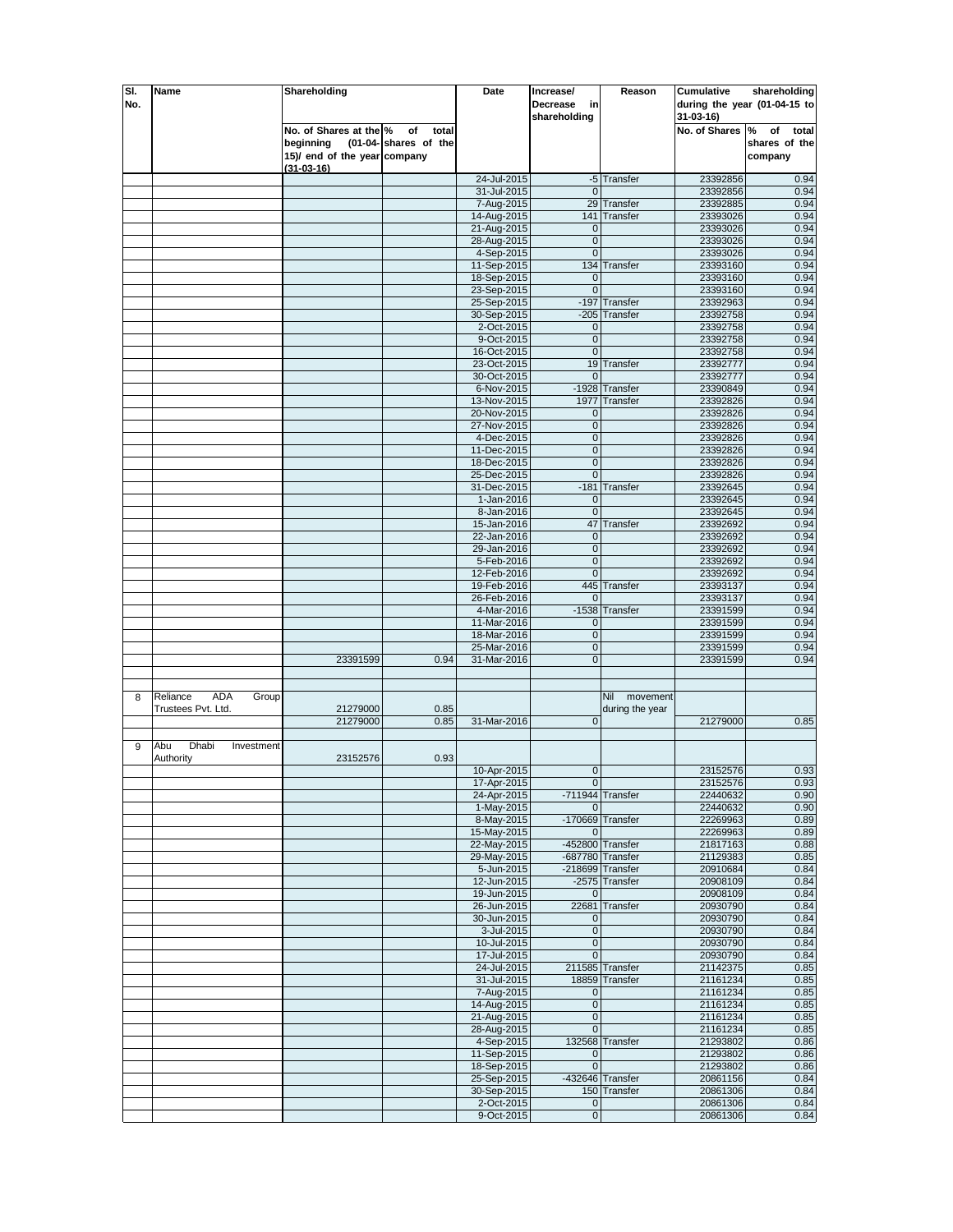| SI. | Name                     | Shareholding                 |                       | Date        | Increase/                       | Reason             | Cumulative           | shareholding                 |
|-----|--------------------------|------------------------------|-----------------------|-------------|---------------------------------|--------------------|----------------------|------------------------------|
| No. |                          |                              |                       |             | Decrease<br>in                  |                    |                      | during the year (01-04-15 to |
|     |                          |                              |                       |             | shareholding                    |                    | 31-03-16)            |                              |
|     |                          | No. of Shares at the %       | of<br>total           |             |                                 |                    | No. of Shares        | %<br>of<br>total             |
|     |                          | beginning                    | (01-04- shares of the |             |                                 |                    |                      | shares of the                |
|     |                          | 15)/ end of the year company |                       |             |                                 |                    |                      | company                      |
|     |                          |                              |                       |             |                                 |                    |                      |                              |
|     |                          | $(31 - 03 - 16)$             |                       | 16-Oct-2015 |                                 | 42988 Transfer     | 20904294             | 0.84                         |
|     |                          |                              |                       | 23-Oct-2015 | $\Omega$                        |                    | 20904294             | 0.84                         |
|     |                          |                              |                       | 30-Oct-2015 | $-670087$                       | Transfer           | 20234207             | 0.81                         |
|     |                          |                              |                       | 6-Nov-2015  |                                 | -47781 Transfer    | 20186426             | 0.81                         |
|     |                          |                              |                       | 13-Nov-2015 |                                 | $-160936$ Transfer | 20025490             | 0.80                         |
|     |                          |                              |                       | 20-Nov-2015 |                                 | 58128 Transfer     | 20083618             | 0.81                         |
|     |                          |                              |                       | 27-Nov-2015 |                                 | $-410053$ Transfer | 19673565             | 0.79                         |
|     |                          |                              |                       | 4-Dec-2015  |                                 | $-629814$ Transfer | 19043751             | 0.77                         |
|     |                          |                              |                       | 11-Dec-2015 | 0                               |                    | 19043751             | 0.77                         |
|     |                          |                              |                       | 18-Dec-2015 | $\mathbf 0$                     |                    | 19043751             | 0.77                         |
|     |                          |                              |                       | 25-Dec-2015 | $\pmb{0}$                       |                    | 19043751             | 0.77                         |
|     |                          |                              |                       | 31-Dec-2015 | $\mathbf 0$                     |                    | 19043751             | 0.77                         |
|     |                          |                              |                       | 1-Jan-2016  | $\mathbf{0}$                    |                    | 19043751             | 0.77                         |
|     |                          |                              |                       | 8-Jan-2016  | 0                               |                    | 19043751             | 0.77                         |
|     |                          |                              |                       | 15-Jan-2016 | $\mathbf{0}$                    |                    | 19043751             | 0.77                         |
|     |                          |                              |                       | 22-Jan-2016 | $\overline{0}$                  |                    | 19043751             | 0.77                         |
|     |                          |                              |                       | 29-Jan-2016 |                                 | 21590 Transfer     | 19065341             | 0.77                         |
|     |                          |                              |                       |             |                                 |                    |                      |                              |
|     |                          |                              |                       | 5-Feb-2016  | 33941                           | Transfer           | 19099282             | 0.77                         |
|     |                          |                              |                       | 12-Feb-2016 | $\Omega$                        |                    | 19099282             | 0.77                         |
|     |                          |                              |                       | 19-Feb-2016 |                                 | 25903 Transfer     | 19125185             | 0.77                         |
|     |                          |                              |                       | 26-Feb-2016 | 92488                           | Transfer           | 19217673             | 0.77                         |
|     |                          |                              |                       | 1-Mar-2016  | $\mathbf 0$                     |                    | 19217673             | 0.77                         |
|     |                          |                              |                       | 4-Mar-2016  | $\mathbf 0$                     |                    | 19217673             | 0.77                         |
|     |                          |                              |                       | 11-Mar-2016 | $\Omega$<br>$-1541509$ Transfer |                    | 19217673<br>17676164 | 0.77                         |
|     |                          |                              |                       | 18-Mar-2016 |                                 |                    |                      | 0.71                         |
|     |                          |                              |                       | 25-Mar-2016 | 0                               |                    | 17676164             | 0.71                         |
|     |                          | 17676014                     | 0.71                  | 31-Mar-2016 | $-150$                          |                    | 17676014             | 0.71                         |
|     |                          |                              |                       |             |                                 |                    |                      |                              |
|     |                          |                              |                       |             |                                 |                    |                      |                              |
| 10  | Dimensional<br>Emerging  |                              |                       |             |                                 |                    |                      |                              |
|     | Markets Value Fund       | 11677352                     | 0.47                  |             |                                 |                    |                      |                              |
|     |                          |                              |                       | 14-Aug-2015 |                                 | -577302 Transfer   | 11100050             | 0.45                         |
|     |                          |                              |                       | 28-Aug-2015 |                                 | 455493 Transfer    | 11555543             | 0.46                         |
|     |                          |                              |                       | 25-Dec-2015 |                                 | 717418 Transfer    | 12272961             | 0.49                         |
|     |                          |                              |                       | 31-Dec-2015 |                                 | 521846 Transfer    | 12794807             | 0.51                         |
|     |                          |                              |                       | 8-Jan-2016  |                                 | 335369 Transfer    | 13130176             | 0.53                         |
|     |                          |                              |                       | 15-Jan-2016 |                                 | 974906 Transfer    | 14105082             | 0.57                         |
|     |                          |                              |                       | 29-Jan-2016 |                                 | 507549 Transfer    | 14612631             | 0.59                         |
|     |                          |                              |                       | 5-Feb-2016  |                                 | 933034 Transfer    | 15545665             | 0.62                         |
|     |                          |                              |                       | 12-Feb-2016 |                                 | 1076299 Transfer   | 16621964             | 0.67                         |
|     |                          |                              |                       | 19-Feb-2016 |                                 | 332526 Transfer    | 16954490             | 0.68                         |
|     |                          |                              |                       | 26-Feb-2016 |                                 | 656060 Transfer    | 17610550             | 0.71                         |
|     |                          | 17610550                     | 0.71                  | 31-Mar-2016 | $\overline{0}$                  |                    | 17610550             | 0.71                         |
|     |                          |                              |                       |             |                                 |                    |                      |                              |
|     |                          |                              |                       |             |                                 |                    |                      |                              |
| 11  | Vanguard Funds           | 28725169                     | 1.15                  |             |                                 |                    |                      |                              |
|     |                          |                              |                       | 1-May-2015  | $-10195417$ Transfer            |                    | 18529752             | 0.74                         |
|     |                          |                              |                       | 8-May-2015  |                                 | 33900 Transfer     | 18563652             | 0.75                         |
|     |                          |                              |                       | 14-Aug-2015 |                                 | -33900 Transfer    | 18529752             | 0.74                         |
|     |                          |                              |                       | 21-Aug-2015 |                                 | $-81360$ Transfer  | 18448392             | 0.74                         |
|     |                          |                              |                       | 28-Aug-2015 |                                 | $-158652$ Transfer | 18289740             | 0.73                         |
|     |                          |                              |                       | 4-Sep-2015  |                                 | $-216960$ Transfer | 18072780             | 0.73                         |
|     |                          |                              |                       | 11-Sep-2015 |                                 | $-113904$ Transfer | 17958876             | 0.72                         |
|     |                          |                              |                       | 23-Sep-2015 |                                 | -60948 Transfer    | 17897928             | 0.72                         |
|     |                          |                              |                       | 25-Sep-2015 |                                 | -13544 Transfer    | 17884384             | 0.72                         |
|     |                          |                              |                       | 30-Sep-2015 |                                 | $-223476$ Transfer | 17660908             | 0.71                         |
|     |                          |                              |                       | 20-Nov-2015 |                                 | $-173538$ Transfer | 17487370             | 0.70                         |
|     |                          |                              |                       | 27-Nov-2015 |                                 | -40493 Transfer    | 17446877             | 0.70                         |
|     |                          |                              |                       | 18-Dec-2015 |                                 | -153856 Transfer   | 17293021             | 0.69                         |
|     |                          |                              |                       | 25-Dec-2015 |                                 | $-198381$ Transfer | 17094640             | 0.69                         |
|     |                          |                              |                       | 31-Dec-2015 |                                 | $-100539$ Transfer | 16994101             | 0.68                         |
|     |                          |                              |                       | 15-Jan-2016 |                                 | $-117404$ Transfer | 16876697             | 0.68                         |
|     |                          |                              |                       | 29-Jan-2016 |                                 | $-255276$ Transfer | 16621421             | 0.67                         |
|     |                          |                              |                       | 5-Feb-2016  |                                 | $-259309$ Transfer | 16362112             | 0.66                         |
|     |                          |                              |                       | 12-Feb-2016 |                                 | -84560 Transfer    | 16277552             | 0.65                         |
|     |                          |                              |                       | 26-Feb-2016 |                                 | $-112561$ Transfer | 16164991             | 0.65                         |
|     |                          |                              |                       | 1-Mar-2016  |                                 | -79979 Transfer    | 16085012             | 0.65                         |
|     |                          |                              |                       | 4-Mar-2016  |                                 | -41380 Transfer    | 16043632             | 0.64                         |
|     |                          |                              |                       | 11-Mar-2016 |                                 | 48880 Transfer     | 16092512             | 0.65                         |
|     |                          | 16092512                     | 0.65                  | 31-Mar-2016 | $\Omega$                        |                    | 16092512             | 0.65                         |
|     |                          |                              |                       |             |                                 |                    |                      |                              |
|     |                          |                              |                       |             |                                 |                    |                      |                              |
| 12  | American Funds Insurance |                              |                       |             |                                 |                    |                      |                              |
|     | Series New World Fund    |                              |                       |             |                                 |                    |                      |                              |
|     |                          | 23578631                     | 0.95                  |             |                                 |                    |                      |                              |
|     |                          |                              |                       | 12-Jun-2015 |                                 | $-523891$ Transfer | 23054740             | 0.93                         |
|     |                          |                              |                       | 19-Jun-2015 | $-2685112$ Transfer             |                    | 20369628             | 0.82                         |